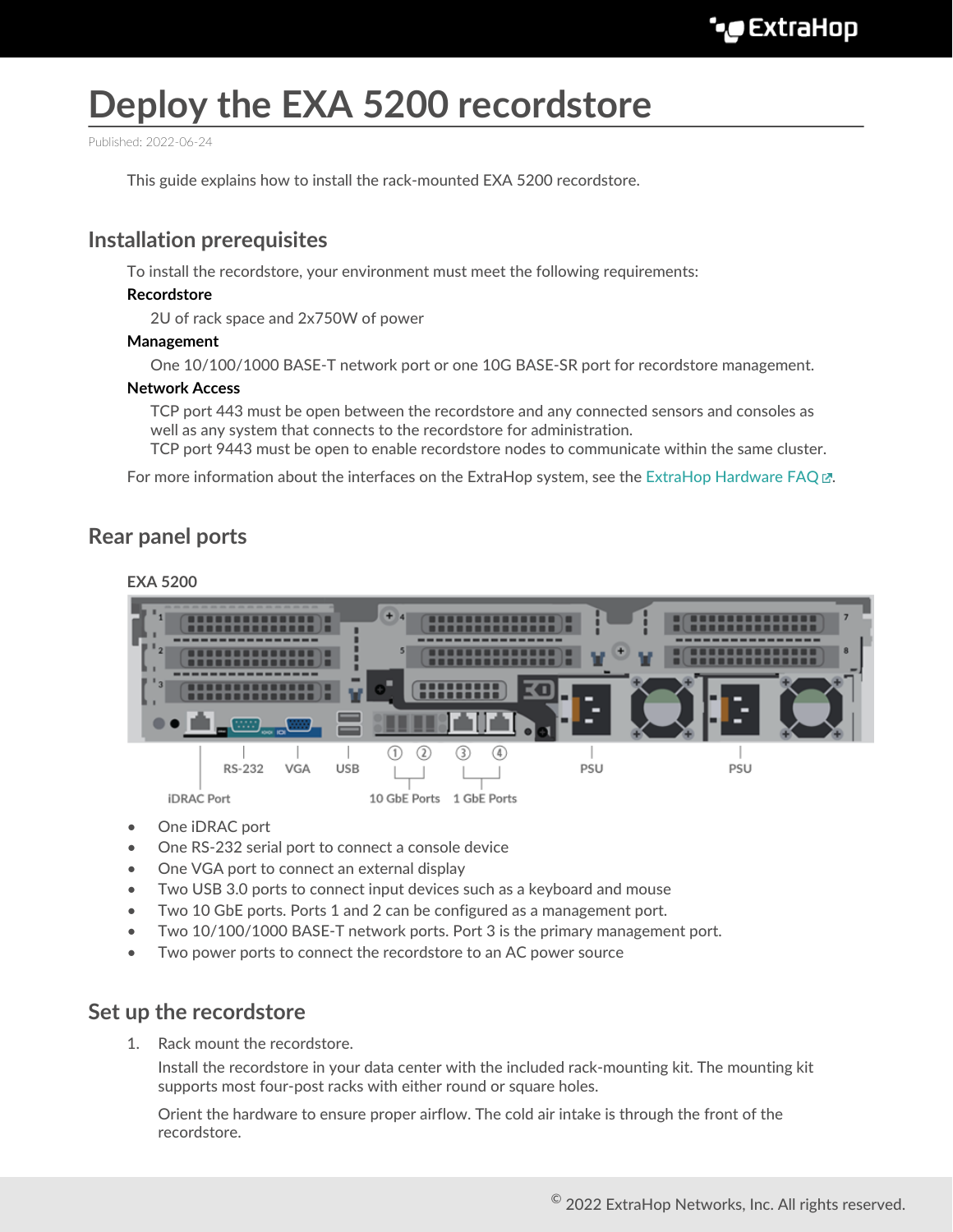# **∙e** ExtraHop

2. Connect port 3 to your management network.

The EXA 5200 recordstore has two 10/100/1000 BASE-T network ports. With a network patch cable, connect the management port on the EXA 5200 to your management network. Port 3 is the default management port on the EXA 5200.

3. Optional: Connect the iDRAC port.

To enable remote management of the recordstore, connect your management network to the iDRAC port with a network patch cable.

4. Optional: Connect a 10 GbE port.

Connect one of the 10 GbE ports on the recordstore with a 10 GbE cable to your network to manage the EXA 5200.

5. Install the front bezel.

You must install the front bezel if you want to configure the recordstore through the LCD display.

Insert the USB connector on the right side of the bezel into the USB port on the front of the recordstore. Press and hold the release button on the left end of the bezel and push the bezel flush with the recordstore until it snaps into place.

6. Connect the power cords.

Connect the two supplied power cords to the power supplies on the back of the recordstore, and then plug the cords into a power outlet. If the recordstore does not power on automatically, press the power

button  $\bigcup$  on the front-right of the recordstore.

### **Configure the management IP address**

DHCP is enabled by default on the ExtraHop system. When you power on the system, interface 3 attempts to acquire an IP address through DHCP. If successful, the IP address appears on the home screen of the LCD.

If your network does not support DHCP, you can configure a static IP address through the LCD menu on the front panel or through the command-line interface (CLI).

**Important:** For deployments that include a sensor that is connected to an ECA VM console, we strongly recommend configuring a unique hostname  $\mathbb E$ . If the IP address on the sensor is changed, the console can re-establish connection easily to the sensor by hostname.

#### **Configure a static IP address through the LCD**

Complete the following steps to manually configure an IP address through the front panel LCD controls.

- 1. Make sure that the default management interface is connected to the network and the link status is active.
- 2. Press the select button (#) to begin.
- 3. Press the down arrow button to select Network, and then press the select button.
- 4. Press the down arrow to DHCP and then press the select button.
- 5. Press the down arrow to select  $N_{\rm O}$ , and then press the select button to disable DHCP.
- 6. Press the down arrow to select Set static IP, and then press the select button.
- 7. Press the left or right arrows to select the first digit to change, and then press the up or down arrows to change the digit to the desired number. Repeat this step for each digit you need to change. After you configure the desired IP address, press the select button.
- 8. On the Network mask screen, press the left or right arrows to select the first digit to change, and then press the up or down arrows to change the digit to the desired number. Repeat this step for each digit you need to change. After you configure the desired network mask, press the select button.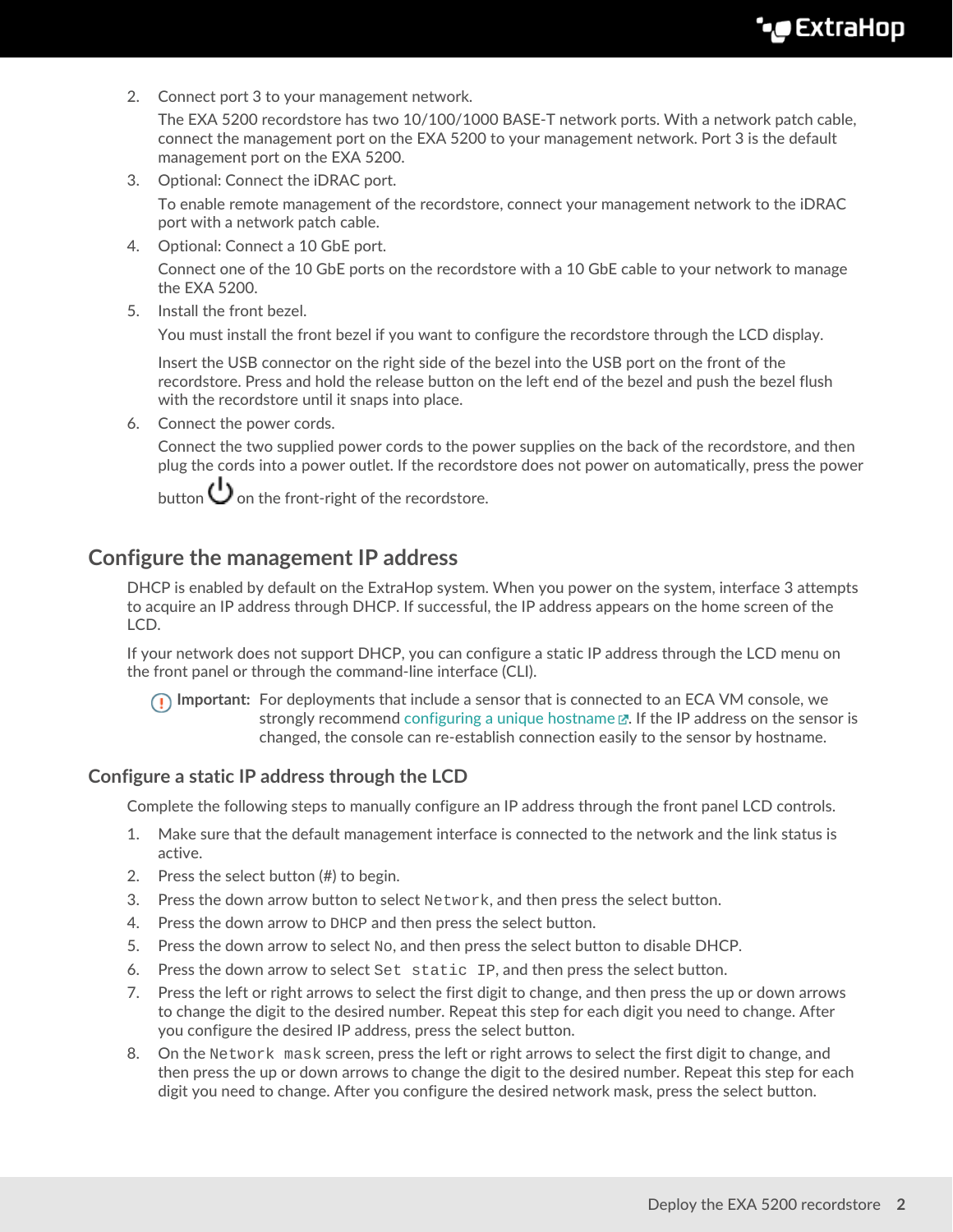# **∙e** ExtraHop

- 9. On the Default gateway screen, press the left or right arrows to select the first digit to change, and then press the up or down arrows to change the digit to the desired number. Repeat this step for each digit you need to change. After you configure the desired default gateway, press the select button.
- 10. Confirm your modified network settings on the Settings saved screen, and then press any button to return to the Network Menu.

**Note:** Each address is preceded by a letter that identifies whether it is the system IP address (I), the gateway address (G), or the netmask (N).

- 11. Press the down arrow and scroll to Set DNS servers, and then press the select button.
- 12. Press the left or right arrows on the DNS1 screen to select the first digit to change, and then press the up or down arrows to change the digit to the desired number. Repeat this step for each digit you need to change, and then press the select button to continue to the DNS2 screen.
- 13. Configure a second DNS server.
- 14. Confirm the DNS settings on the Settings saved screen, and then press any button to return to the Network Menu.
- 15. Press the down arrow twice until  $\leftarrow$  Back appears, and then press the select button.
- 16. Press the down arrow twice to select iDRAC. Configure the iDRAC DHCP, IP, mask, gateway, and DNS in the same manner as the IP address.
- 17. Press the X button to return to the main menu.

#### **Configure an IP address through the CLI**

You can access the CLI by connecting a USB keyboard and SVGA monitor to the appliance or through an RS-232 serial (null modem) cable and a terminal emulator program. Set the terminal emulator to 115200 baud with 8 data bits, no parity, 1 stop bit (8N1), and hardware flow control disabled.

- 1. Establish a connection to the ExtraHop system.
- 2. At the login prompt, type shell and then press ENTER.
- 3. At the password prompt, type the system serial number and then press ENTER. The serial number is printed on a label on the back of the sensor. The serial number can also be found on the LCD display on the front of the sensor in the Info section.
- 4. Enable privileged commands:

enable

- 5. At the password prompt, type the serial number, and then press ENTER.
- 6. Enter configuration mode:

configure

7. Enter the interface configuration mode:

interface

8. Run the ip command and specify the IP address and DNS settings in the following format: ip ipaddr <ip\_address> <netmask> <gateway> <dns\_server> For example:

ip ipaddr 10.10.2.14 255.255.0.0 10.10.1.253 10.10.1.254

9. Leave the interface configuration section:

exit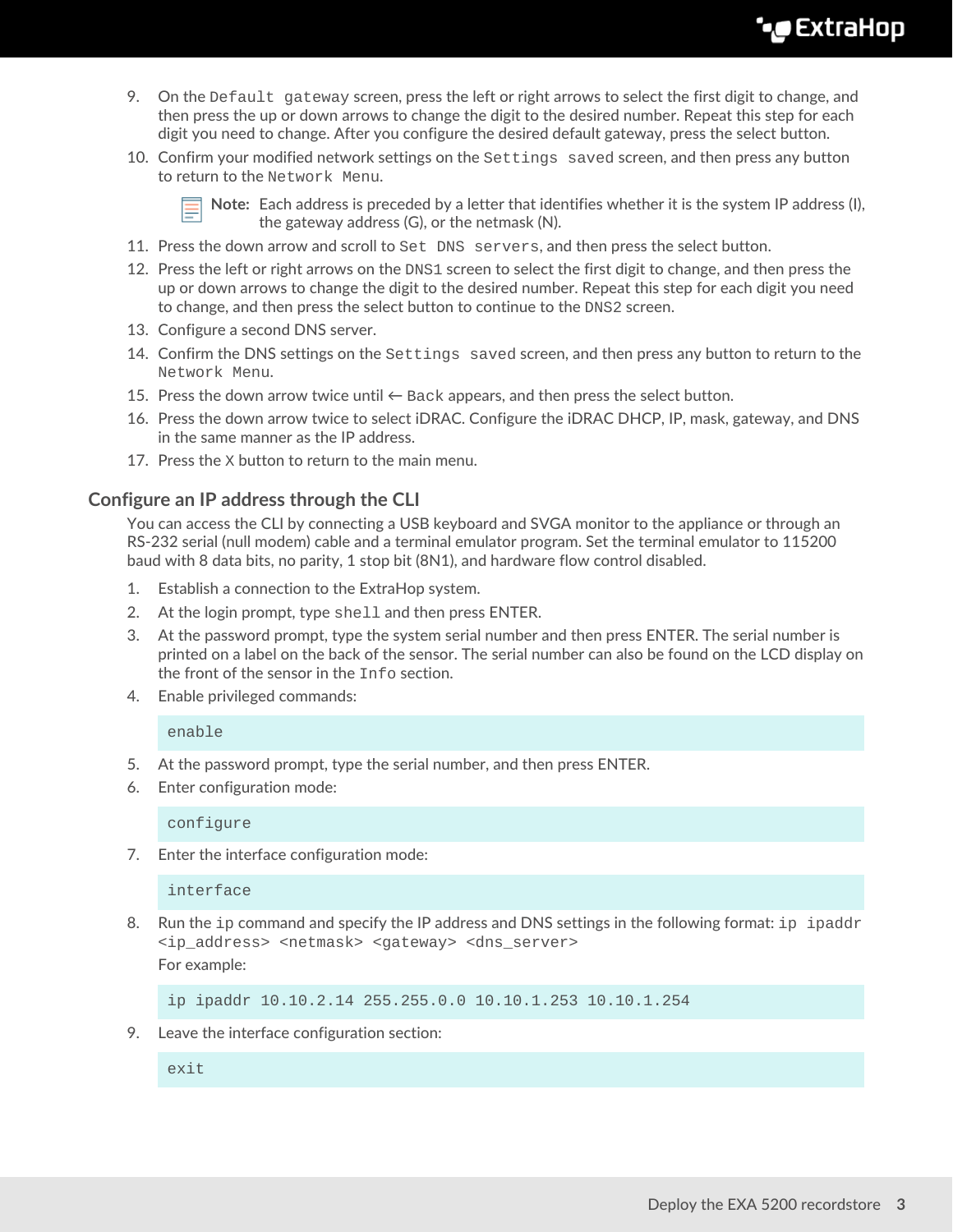10. Save the running config file:

running\_config save

11. Type  $y$  and then press ENTER.

#### **(Optional) Configure the 10 GbE management interface**

You can configure a 10 GbE port (port 1 or port 2) to manage the system. The commands below move the settings from port 3 to port 1 and then disables port 3. Alternatively, you can configure the 10 GbE management interface in the Administration settings.

- 1. Make sure that the port 1 is connected to the 10 GbE network.
- 2. Establish an SSH connection to the ExtraHop system.
- 3. At the login prompt, type shell and then press ENTER.
- 4. At the password prompt, type the system serial number and then press ENTER. The serial number is printed on a label on the back of the sensor. The serial number can also be found on the LCD display on the front of the sensor in the Info section.
- 5. Enable privileged commands:

enable

- 6. At the password prompt, type the serial number, and then press ENTER.
- 7. Enter configuration mode:

configure

8. Enter the interface configuration mode:

interface 1

9. Move the interface settings:

**A** Warning: This command overwrites the settings for Interface 1 with the settings from Interface 3. The current settings for Interface 1 will be lost and Interface 3 will be disabled.

take\_settings 3

10. Type Y to proceed and then press ENTER.

### **Create a recordstore cluster**

For the best performance, data redundancy, and stability, you must configure at least three recordstores in a cluster.

**Important:** If you are creating a recordstore cluster with six or more nodes, you must configure the cluster with manager nodes. For manager node instructions, see [Deploying manager](https://docs.extrahop.com/8.9/deploy-exa-master) nodes  $\mathbb{Z}$ .

In the following example, the recordstores have the following IP addresses:

- Node 1: 10.20.227.177
- Node 2: 10.20.227.178
- Node 3: 10.20.227.179

You will join nodes 2 and 3 to node 1 to create the recordstore cluster. All three nodes are data nodes. You cannot join a data node to a manager node or join a manager node to a data node to create a cluster.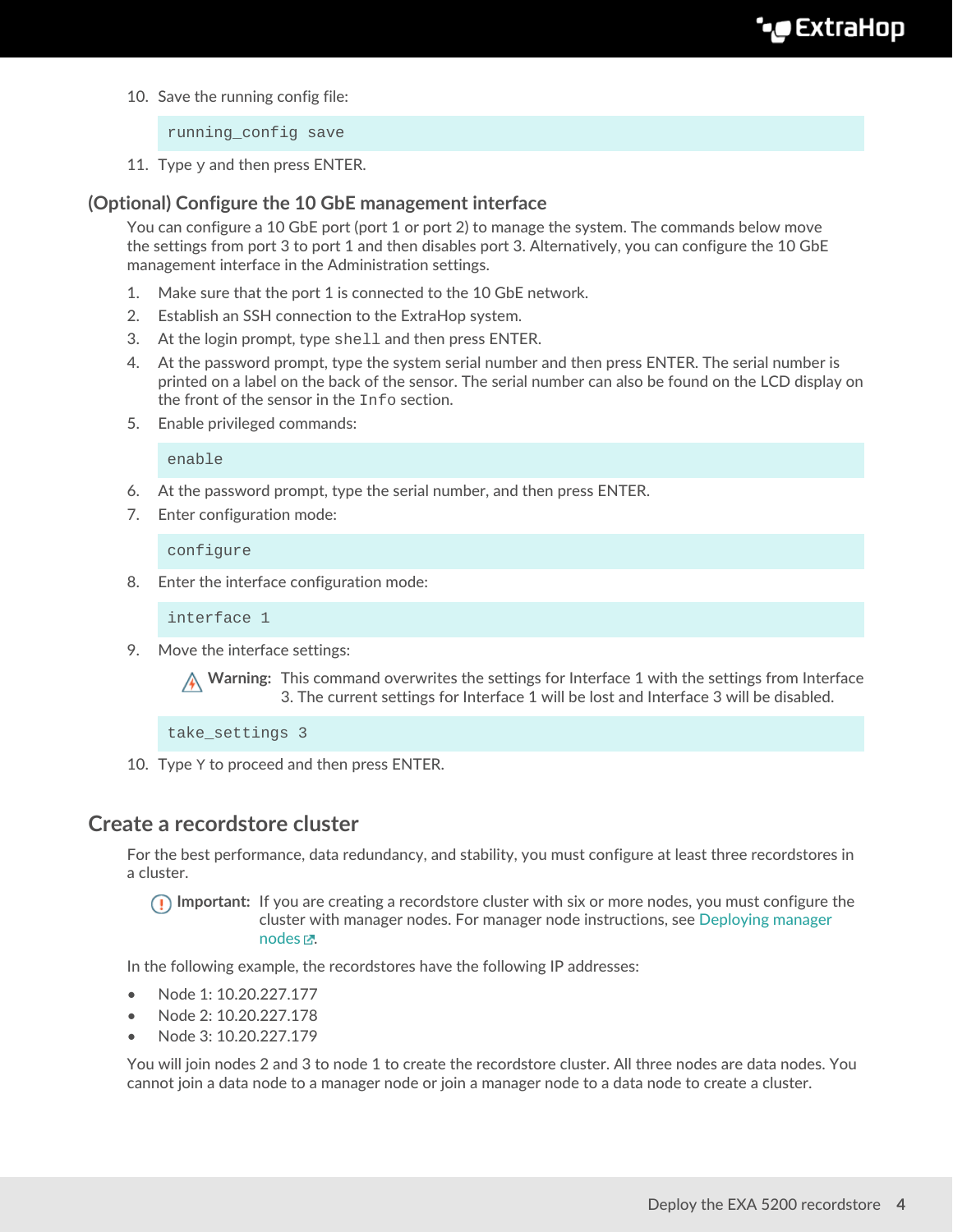# ExtraHop **@**

**Important:** Each node that you join must have the same configuration (physical or virtual) and the same ExtraHop firmware version. EXA 5100 and EXA 5200 physical recordstores can be in the same cluster.

#### **Before you begin**

You must have already installed or provisioned the recordstores in your environment before proceeding.

- 1. Log in to the Administration settings on all three recordstores with the setup user account in three separate browser windows or tabs.
- 2. Select the browser window of node 1.
- 3. In the Status and Diagnostics section, click **Fingerprint** and note the fingerprint value. You will later confirm that the fingerprint for node 1 matches when you join the remaining two nodes.
- 4. Select the browser window of node 2.
- 5. In the Explore Cluster Settings section, click **Join Cluster**.
- 6. In the Host field, type the hostname or IP address of data node 1 and then click **Continue**.

**Note:** For cloud-based deployments, be sure to type the IP address listed in the Interfaces table on the Connectivity page.

7. Confirm that the fingerprint on this page matches the fingerprint you noted in step 3.

| $\bullet\bullet\bullet$<br>■ 10.20.227.177 - ExtraHop Admi × ( ■ 10.20.227.178 - Cluster Membe × / * ■ ExtraHop - Join |        |
|------------------------------------------------------------------------------------------------------------------------|--------|
| $\leftarrow$ $\rightarrow$ $\mathbb{C}$   $\Delta$ Not Secure   https://10.20.227.219/admin/exa/join/2                 |        |
| $\bullet$ ExtraHop                                                                                                     | Welcor |
| Admin > Join Cluster                                                                                                   |        |

| Host:           | 10.20.227.177                                                                    |
|-----------------|----------------------------------------------------------------------------------|
| Fingerprint:    | OC:CF:FA:2D:93:D2:66:20:87:08:79:07:AE:A6:8E:26:61:82:29:OC:BC:7E:29:55:24:17:C9 |
| Version:        | 7.4.0.1357                                                                       |
| Setup Password: |                                                                                  |

- 8. In the Setup Password field, type the password for the node 1 setup user account and then click **Join**. When the join is complete, the Explore Cluster Settings section has two new entries: **Cluster Members** and **Cluster Data Management**.
- 9. Click Cluster Members. You should see node 1 and node 2 in the list.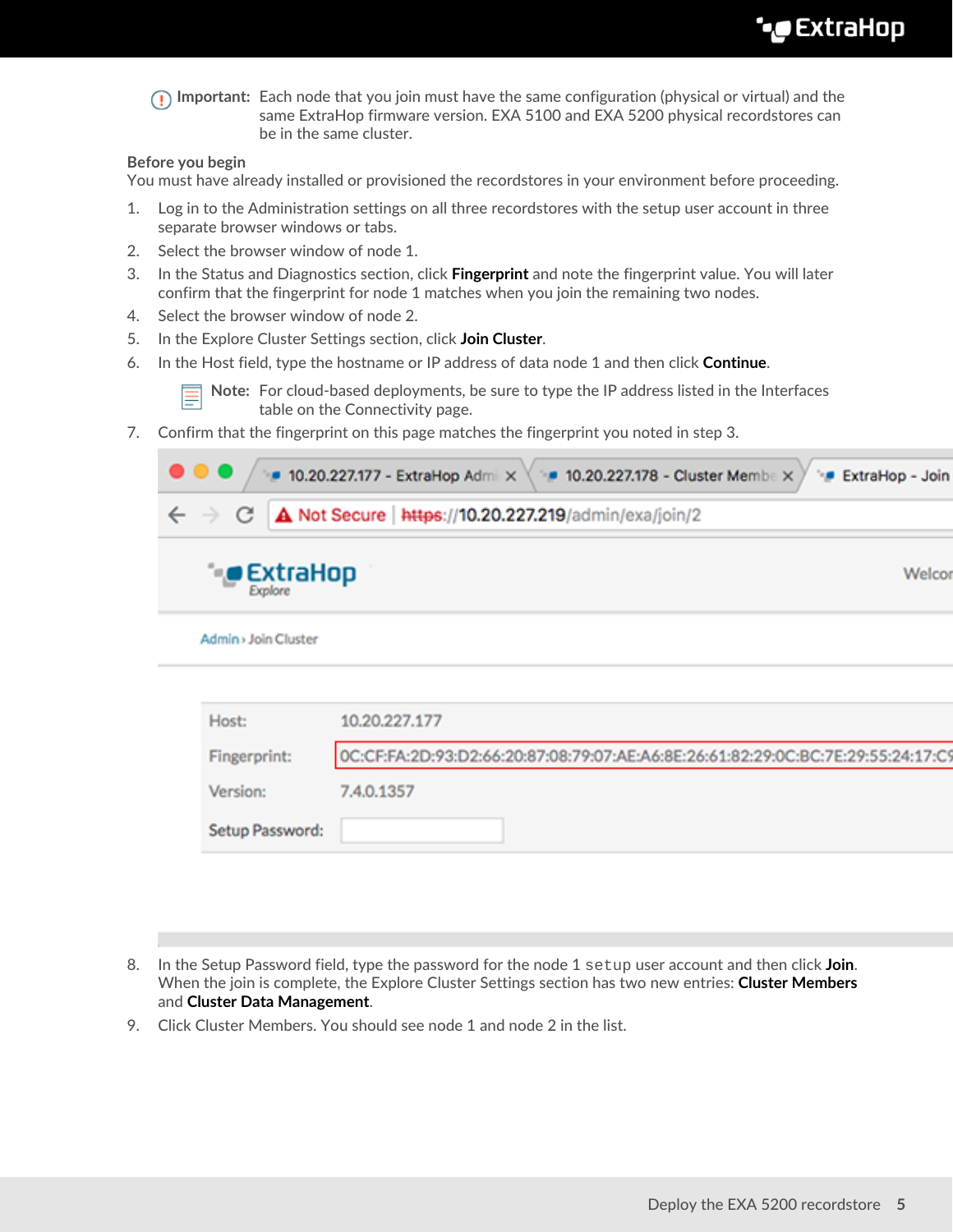| A Not Secure   https://10.20.227.178/admin/exa/nodes/<br>$\leftarrow$<br>С |               |                         |                       |        |  |  |  |  |
|----------------------------------------------------------------------------|---------------|-------------------------|-----------------------|--------|--|--|--|--|
| <b>ExtraHop</b><br>Explore                                                 |               |                         |                       | Welcor |  |  |  |  |
|                                                                            |               |                         |                       |        |  |  |  |  |
| <b>Admin</b> > Cluster Members                                             |               |                         |                       |        |  |  |  |  |
| <b>Cluster Members</b><br><b>Nickname</b>                                  | <b>Host</b>   | <b>Firmware Version</b> | <b>License Status</b> | Con    |  |  |  |  |
| 10.20.227.177                                                              | 10.20.227.177 | 7.4.0.1357              | Nominal               | Con    |  |  |  |  |

- 10. In the Status and Diagnostics section, click **Explore Cluster Status**. Wait for the Status field to change to Green before adding the next node.
- 11. Repeat steps 5 10 to join each additional node to the new cluster.

10.20.227.178

**Note:** To avoid creating multiple clusters, always join a new node to an existing cluster and not to another single appliance.

12. When you have added all of your recordstores to the cluster, click **Cluster Members** in the Explore Cluster Settings section. You should see all of the joined nodes in the list, similar to the following figure.

| $\begin{array}{c} \circ \\ \circ \\ \circ \end{array}$<br>• 10.20.227.177 - ExtraHop Admi $\times$ \ * 10.20.227.178 - Connectivity - $\times$ )<br>• 10.20.227.179 - Cluster Member X |               |                         |                       |                          |                                                            |  |  |  |
|----------------------------------------------------------------------------------------------------------------------------------------------------------------------------------------|---------------|-------------------------|-----------------------|--------------------------|------------------------------------------------------------|--|--|--|
| A Not Secure   https://10.20.227.219/admin/exa/nodes/<br>$\leftarrow$ $\rightarrow$<br>C                                                                                               |               |                         |                       |                          |                                                            |  |  |  |
| * <b>©</b> ExtraHop<br><b>Explore</b>                                                                                                                                                  |               |                         |                       | Welcome, setup.          | Change default password<br>Log Out Help                    |  |  |  |
| Admin > Cluster Members                                                                                                                                                                |               |                         |                       |                          | Hostname: 10.20.227.219 SID: EXTR-EXTR Version: 7.4.0.1357 |  |  |  |
| <b>Cluster Members</b>                                                                                                                                                                 |               |                         |                       |                          |                                                            |  |  |  |
| Nickname                                                                                                                                                                               | Host          | <b>Firmware Version</b> | <b>License Status</b> | <b>Connection Status</b> | <b>Actions</b>                                             |  |  |  |
| 10.20.227.177                                                                                                                                                                          | 10.20.227.177 | 7.4.0.1357              | Nominal               | Connected                | <b>Remove Node</b>                                         |  |  |  |

Nominal

Nominal

Connected

Connected

13. In the Explore Cluster Settings section, click **Cluster Data Management** and make sure that **Replication Level** is set to **1** and **Shard Reallocation** is **ON**.

7.4.0.1357

7.4.0.1357

**Next steps**

10.20.227.178

10.20.227.179 (this node) 10.20.227.179

**Remove Node** 

Leave Explore Cluster